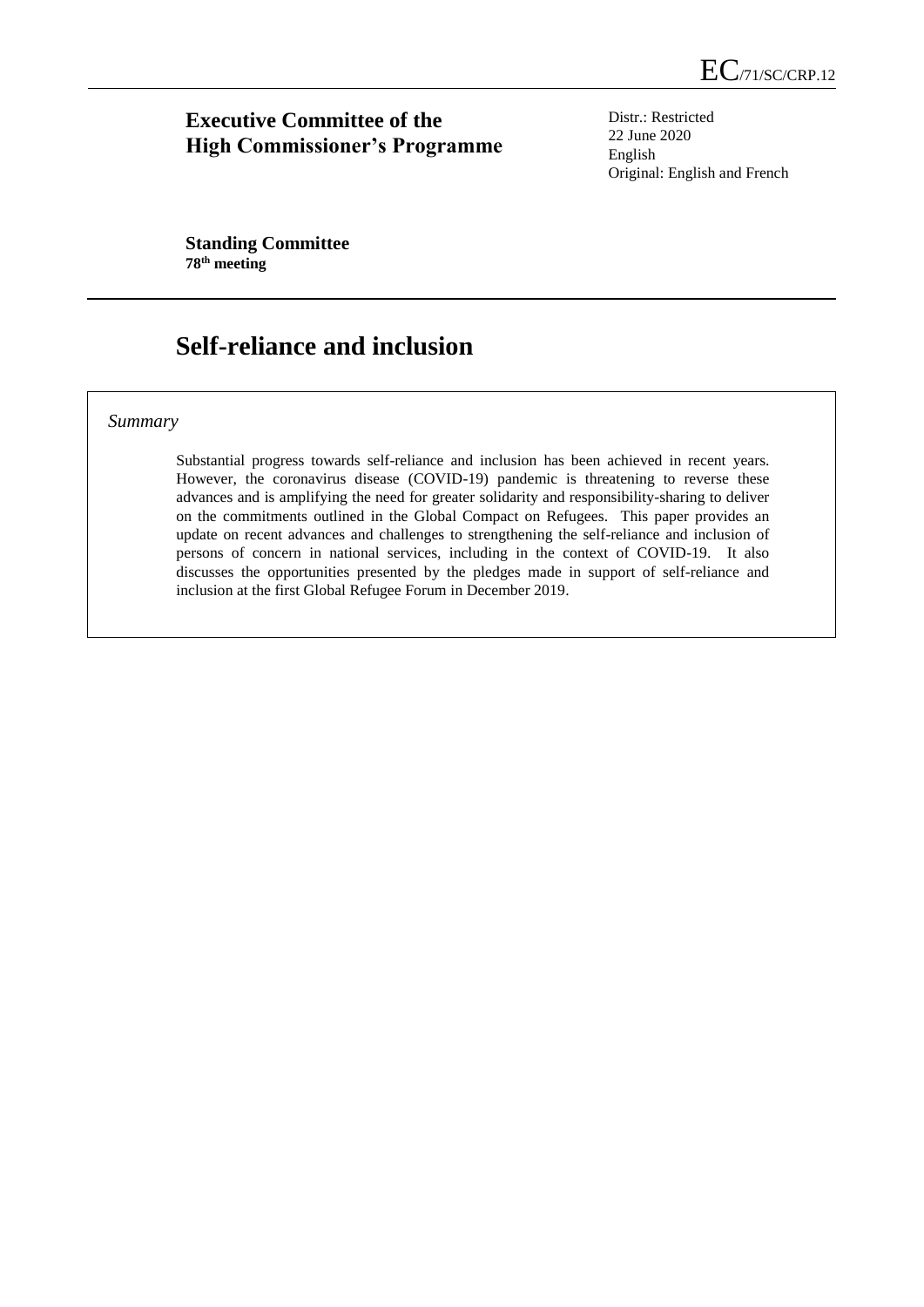# Contents

|              | Paragraphs | Page                    |
|--------------|------------|-------------------------|
| $\mathbf{L}$ | $1 - 3$    | $\overline{\mathbf{3}}$ |
| П.           | $4 - 7$    | 3                       |
| III.         | $8 - 14$   | $\overline{4}$          |
|              | $15-16$    | $\overline{5}$          |
| $V_{\perp}$  | 17         | 5                       |
|              |            |                         |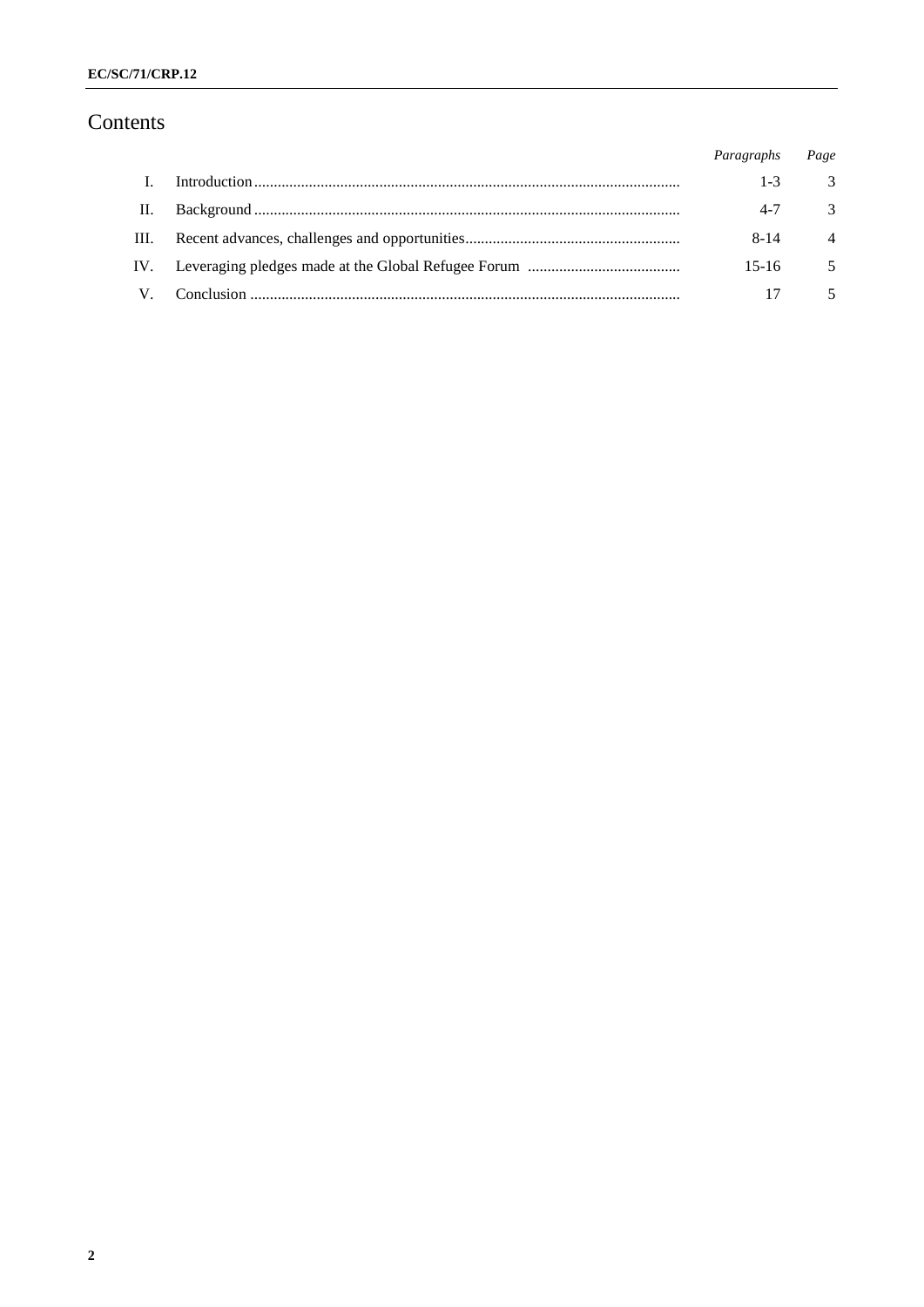### **I. Introduction**

1. Notwithstanding the significant increase in the number of forcibly displaced persons in recent years, substantial progress towards self-reliance and inclusion has been achieved. However, the COVID-19 pandemic is threatening to reverse these advances and is negatively impacting the ability of the displaced to earn a basic living and ensure food security. The health pandemic has also affected access to education and weakened the capacity of some stakeholders to support self-reliance and inclusion. Safeguarding the previous gains will require sustained momentum towards greater international solidarity and burden- and responsibility-sharing, as envisioned in the Global Compact on Refugees (GCR).

2. The 2030 Agenda for Sustainable Development, with its promise to "leave no one behind", and the GCR, including the comprehensive refugee response framework (CRRF), have demonstrated the will and determination of the international community to enhance the socioeconomic condition of refugees and host communities, and have given rise to optimism. As a result of the COVID-19 pandemic, increased support to refugees will be required in order to ensure that their health, protection and basic needs are met, while simultaneously leveraging the commitments toward their self-reliance and inclusion.

3. This paper provides an update on recent advances and challenges to strengthening the self-reliance and inclusion of persons of concern in national services, including in the context of the COVID-19 pandemic. It also discusses the opportunities presented by the pledges made in support of self-reliance and inclusion at the first Global Refugee Forum (GRF) in December 2019.

#### **II. Background**

4. The GCR calls for the international community to "ensure that refugees and their host communities are not left behind in a country's progress towards the Sustainable Development Goals", including by supporting inclusion in national development planning, educational systems, labour markets, health systems and social services, and child protection programmes. The GCR recognizes that the economic, social and cultural inclusion of refugees is of benefit to both refugees and host communities, and inclusion is a key element of the Compact's self-reliance objective. Self-reliance refers to the ability of individuals, households and communities to meet their essential needs, enjoy their human rights and lead dignified lives.

5. Most of the world's forcibly displaced persons have limited opportunities for selfreliance. Many refugees, internally displaced persons (IDPs), stateless persons and asylum-seekers find themselves in situations where access to health care; water, sanitation and hygiene services; and education is limited, and social security systems are inaccessible.

6. As durable solutions are available to very few refugees and most remain in protracted displacement, UNHCR is partnering with development actors to support refugees and their host communities, and to foster inclusion, as called for in the GCR. However, experience from the CRRF roll-out, projects under the World Bank's IDA-18 regional subwindow for refugees, and other initiatives, indicate that transitioning refugees from international humanitarian assistance to inclusion is a long-term process. To be successful, inclusion requires a policy environment where refugees are permitted to enjoy socioeconomic rights, where governments have the capacity to absorb new populations, and where multilateral and development support is available.

7. In Ethiopia, for example, the implementation of the progressive 2019 Refugee Proclamation allows refugees to access work permits, primary education and driving licenses. This requires greater support from the international community, long-term and area-based programming and a greater role for sub-national authorities. In Rwanda, the Government-led multi-year strategic plan for refugee inclusion outlines the need for coherent humanitarian and development financing, effective costing, legal documentation and targeted communication for camp-based refugees, in order for them to transition from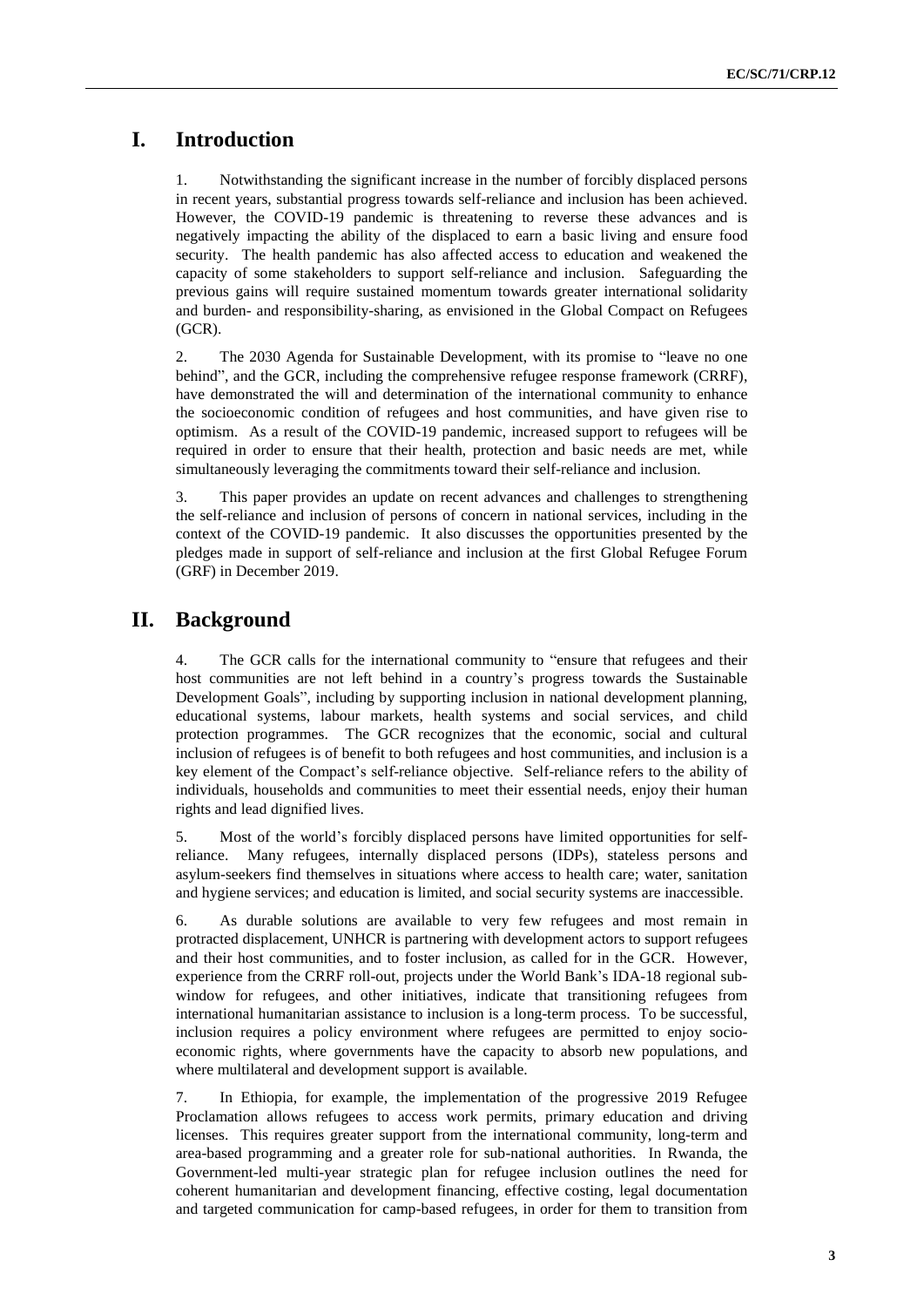reliance on humanitarian assistance to an inclusive model. In the Islamic Republic of Iran, sustained access to the national education system for Afghan refugees will necessitate greater support from development actors.

#### **III. Recent advances, challenges and opportunities**

8. UNHCR has long advocated refugee inclusion in national health plans. In recent years, there have been encouraging examples of this. In Ghana and Turkey, refugees have been included in the national health care systems on par with nationals. In Rwanda, urban refugees in Kigali have recently been included in the national social health insurance scheme. In the context of the COVID-19 pandemic, UNHCR is working with the World Health Organization on promoting the inclusion of refugees in national response plans.

9. Progress is also being made with respect to the inclusion of refugees in national education systems. At the GRF, the Central African Republic and Niger committed to include refugees in their education sector plans, highlighting the need for a methodology to determine the cost of including additional children in already stressed education systems. COVID-19 is also having a significant impact on national education systems, following the closure of schools, and on the way in which UNHCR supports this sector. UNHCR is working with governments and other partners on distance-learning and digital programmes, building on existing partnerships with the private sector. In Uganda, for example, the Office is expanding an existing programme funded by Google to support the Government in rapidly expanding content that is already accessible online. In the Dadaab camps in Kenya, community radio is being used to help ensure that children continue learning, despite school closures. In Jordan, UNHCR is working with the Ministry of Education to facilitate access to education for refugees and their host communities using online learning platforms.

10. In recent years, significant progress has been achieved in the adoption of global policies that provide an enabling environment to advance self-reliance. Several countries, including Djibouti and Ethiopia, have adopted policies granting refugees the right to work. UNHCR is strengthening partnerships to support changes at the national level that will expand access to labour markets. In partnership with the International Labour Organization, over 15 joint market assessments have been conducted to identify gaps and economic opportunities for refugees. UNHCR has also collaborated with the World Bank and national statistics agencies to collect socio-economic data from refugee households in Chad, Kenya, Niger and Uganda, providing detailed information on income, consumption, skills, health and economic activity. The information will help identify gaps and opportunities, support evidence-based advocacy and inform programme design.

11. Facilitating access to financing and loans for the displaced and host community members is a critical enabler for enhancing self-reliance. Access to affordable financial services, such as bank accounts, mobile money, loans and credit, has broadened the use of local financial service providers (FSPs) in the delivery of cash-based assistance. Currently, UNHCR has over 45 contracts with FSPs offering payment services to refugees. Furthermore, 17 FSPs in 13 countries are now offering credit services to refugees, while 15 others are establishing local arrangements to begin providing this important service. To support the inclusion of the most vulnerable populations in livelihood activities and to improve their self-reliance, UNHCR, the World Bank's Partnership for Economic Inclusion and 13 non-governmental organizations are working to scale up the "graduation approach" through the Poverty Alleviation Coalition.

12. The socio-economic consequences of COVID-19 present substantial risks for refugee entrepreneurs. Across Africa, the Americas and the Middle East, hundreds of thousands of refugees are in need of urgent financial assistance to cover their daily subsistence since lockdowns and other public health measures came into force. In Lebanon, which was already facing an economic downturn before the pandemic, over half of the refugees surveyed by UNHCR in late April reported having lost livelihood mechanisms, such as daily labour opportunities. Among the refugees consulted, 70 per cent said that they had to skip meals. The impact of the pandemic on refugee women has been